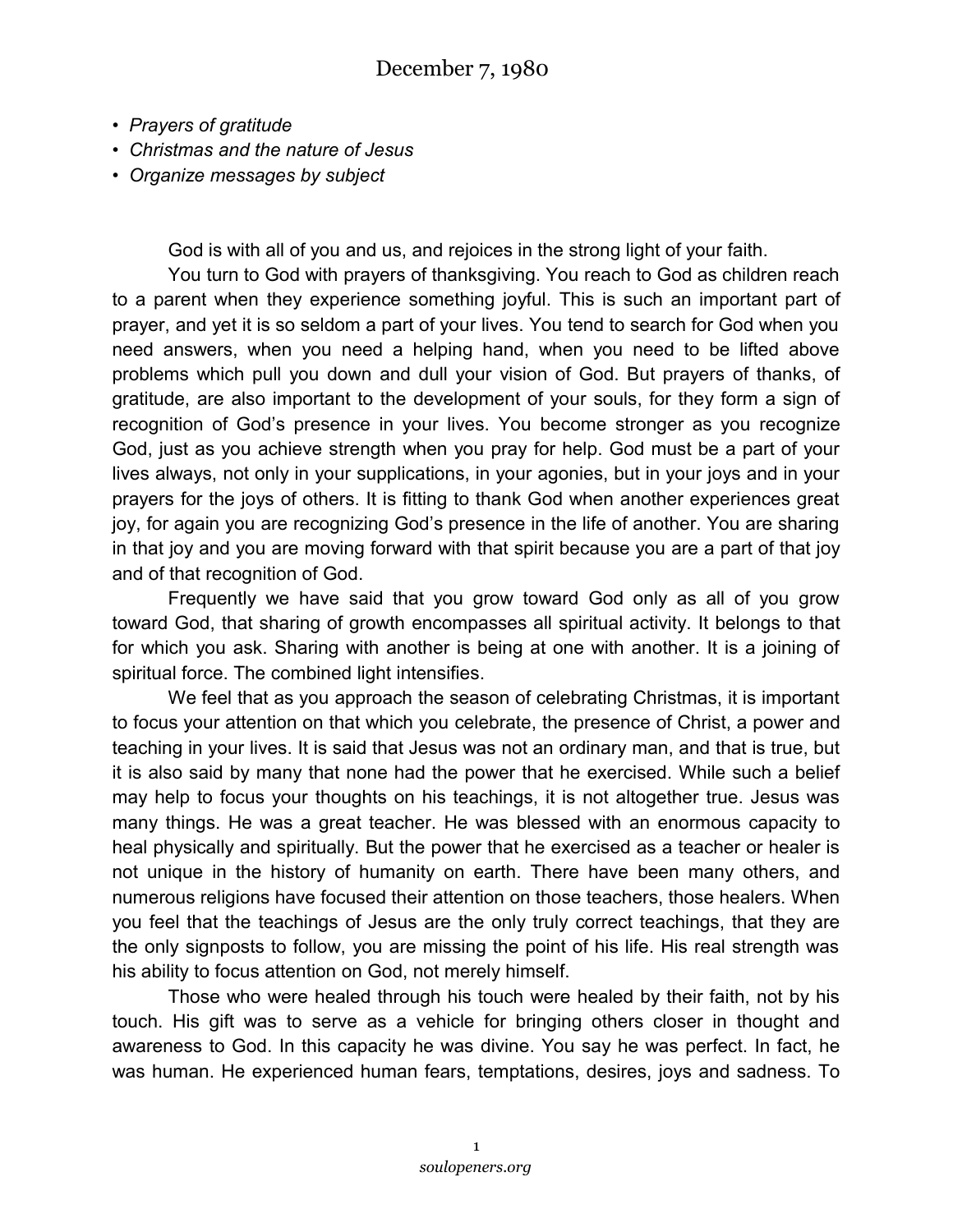the extent that you consider him perfect when recognizing those facts, you yourselves share in that perfection, for each of you is divine also.

Divinity was not the sole proprietorship belonging to Jesus. You are divine and he was divine. Each of you has a gift, something bestowed by God which makes you unique and important, vital to life. He also had a gift, and his gift was to focus your faith on God. His was a service clarifying God to a greatly troubled world. The Christian religion has been a continual effort to understand the glimpses of God provided through Jesus. Jesus, therefore, was divine, as you are, but his gift separated him from you because of his perception of God. There are others in your world who have worked the same function in life, before Jesus and after. We do not wish to diminish the importance of Jesus the Christ in your lives, but to emphasize the true value of his life as it relates to yours. These messages also provide a glimpse of God and are important because they focus your attention on God.

As you draw closer to Christmas, it is important to consider that this time of year for you is a time of opportunity. It is a potential for great growth in each of you. It serves as both a reminder and a challenge. It is a reminder of an intense perception of God's meaning in life, and it is a challenge for each of you to achieve your own deeper perception of God in your lives. It is not merely the celebration of the birth of a teacher. It is a celebration of the birth of a greater understanding of God. That understanding continues to grow. It evolves. It is never fully achieved, but it develops and enriches and deepens your lives. Christmas, therefore, takes on a meaning greater than just the celebration of the church. It provides a symbol which can help each of you to focus on a clearer understanding. It is not the only symbol which calls you to find God, but it is an important one.

For many it is a time of crisis, a time of trial, of questioning, of guilt, and for many a time of peace and for hope. For each, however, it should be a time of reaching, a time for looking, a time for listening and a time for response. When you feel God's presence in your life, you feel the urge to respond. The form of this response has many different characters or shapes or directions, but respond you must. If you feel God's presence strongly during this season, try to interpret that sense in such a way that your first response is peace, a spiritual peace, a conviction that God is with you and that you are strong and are growing.

Having achieved a sense of peace, it will be easier for each of you to reach outward in love. Without peace within, it is nearly impossible to respond in love. Peace comes first and love will follow naturally. This then is a time for you to achieve a real peace. By doing so, your lives will have a sense of order, of priorities, and an understanding of the true meaning of what you call Christmas.

It is difficult for all to feel this peace. You may feel it now, but you may feel that it is weakened in the days ahead. Think back then to God and to a life which was devoted to clarifying an image of God that all might see, and pray for peace and you shall have it